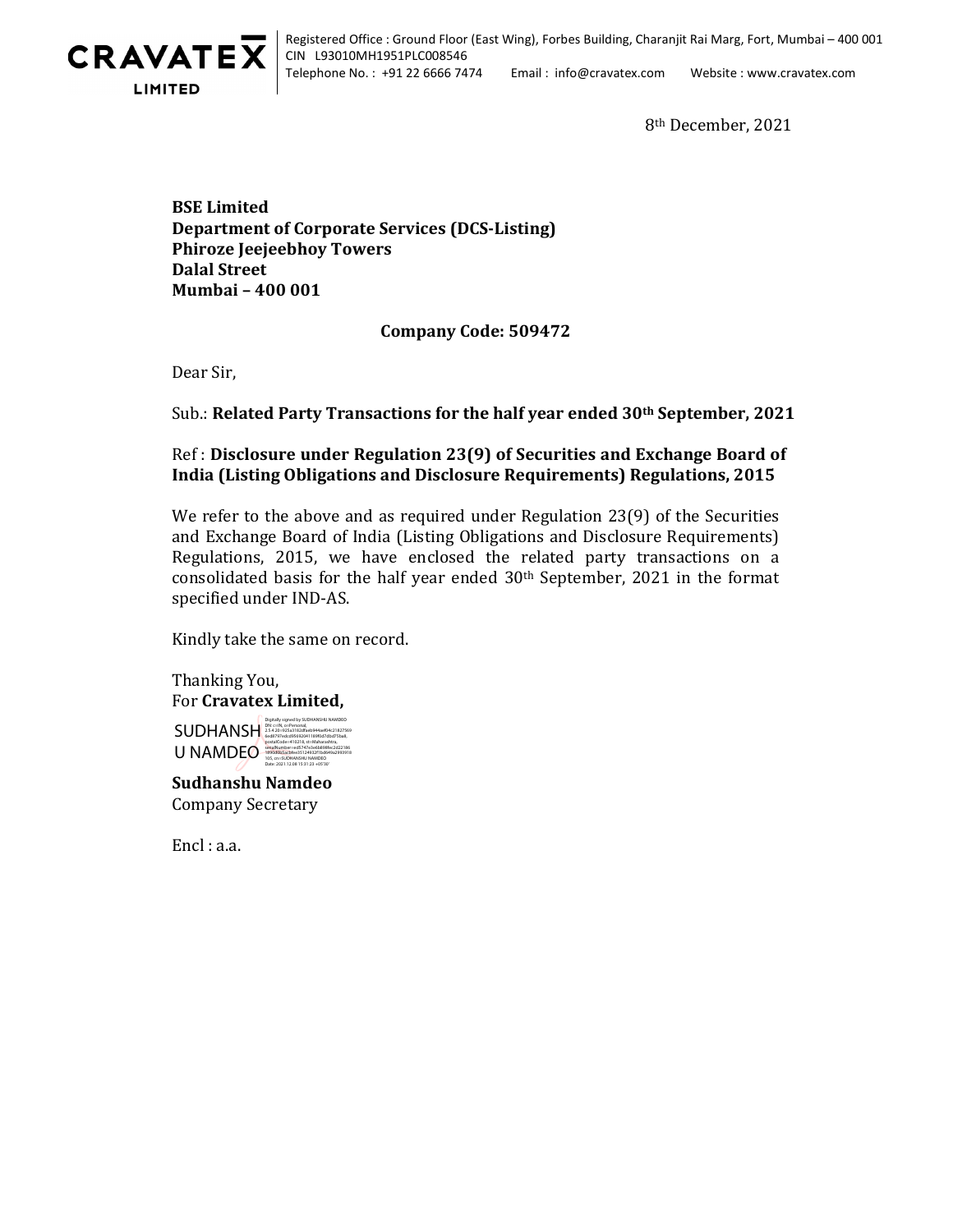

| Registered Office : Ground Floor (East Wing), Forbes Building, Charanjit Rai Marg, Fort, Mumbai - 400 001<br>RAVATEX<br>CIN L93010MH1951PLC008546<br>Telephone No.: +91 22 6666 7474<br>Email: info@cravatex.com<br>Website: www.cravatex.com<br>LIMITED |                                                                         |  |
|----------------------------------------------------------------------------------------------------------------------------------------------------------------------------------------------------------------------------------------------------------|-------------------------------------------------------------------------|--|
| Disclosure under Regulation 23(9) of SEBI (LODR)(Amendment) Regulation, 2018<br>Consolidated Statement of Related Party Transaction for the half year ended on September 30, 2021                                                                        |                                                                         |  |
| (A) List of Related Parties                                                                                                                                                                                                                              |                                                                         |  |
| <b>Name of Related Parties</b>                                                                                                                                                                                                                           | <b>Nature of Relationship</b>                                           |  |
| R.B Fitness & Trading Private Limited                                                                                                                                                                                                                    | <b>Holding Company</b>                                                  |  |
| (B) List of Related Parties where control exists:                                                                                                                                                                                                        |                                                                         |  |
| <b>Name of Related Parties</b>                                                                                                                                                                                                                           | <b>Nature of Relationship</b>                                           |  |
| <b>SD Enterprises</b>                                                                                                                                                                                                                                    | Director's relative interest                                            |  |
| Proline Exports Private Limited                                                                                                                                                                                                                          |                                                                         |  |
| <b>Tecfin Consultancy Services LLP</b>                                                                                                                                                                                                                   | Enterprises over which Directors<br>referred below are able to exercise |  |
| Crav Apparels Private Limited                                                                                                                                                                                                                            | significant influence.                                                  |  |
| Rudy and Sons                                                                                                                                                                                                                                            |                                                                         |  |
| (C) Key Management Personnel:                                                                                                                                                                                                                            |                                                                         |  |
| <b>Name of Related Parties</b>                                                                                                                                                                                                                           | <b>Nature of Relationship</b>                                           |  |
| Mr. Rajesh Batra                                                                                                                                                                                                                                         | Chairman & Managing Director                                            |  |
| Mr.Rohan Batra                                                                                                                                                                                                                                           | Director                                                                |  |
|                                                                                                                                                                                                                                                          | Managing Director of Subsidiary<br>Company                              |  |
| Mr. Rajiv Batra                                                                                                                                                                                                                                          | Director of Wholly Owned Subsidiary                                     |  |
|                                                                                                                                                                                                                                                          | Company                                                                 |  |
| Mr. Divakar Kamath                                                                                                                                                                                                                                       | Executive Director & Chief Financial                                    |  |
|                                                                                                                                                                                                                                                          | Officer                                                                 |  |
| Mr. S.D.Israni                                                                                                                                                                                                                                           | Independent Director                                                    |  |
| Ms.Pheroza Jimmy Bilimoria                                                                                                                                                                                                                               | Independent Director                                                    |  |
| Mr. N. Santhanam                                                                                                                                                                                                                                         | Independent Director<br>Director of Subsidiary Company                  |  |
| Mr.Sandeep Mukim                                                                                                                                                                                                                                         | Chief Executive Officer of Subsidiary                                   |  |
|                                                                                                                                                                                                                                                          | Company                                                                 |  |
| Ms. Rupa Vora                                                                                                                                                                                                                                            | Director of Subsidiary Company                                          |  |
| Mr. Sumit Nindrajog                                                                                                                                                                                                                                      | Director of Subsidiary Company                                          |  |
| Mr. Niten Lalpuria                                                                                                                                                                                                                                       | Director of Subsidiary Company                                          |  |
| Mr.Anuj Rakhiyan                                                                                                                                                                                                                                         | Director of Subsidiary Company                                          |  |
| Mr. Sanjay Mariwala                                                                                                                                                                                                                                      | Director of Subsidiary Company                                          |  |
| Mr. Nakul Toshniwal<br>Mr. P. Rudran                                                                                                                                                                                                                     | Director of Subsidiary Company<br>Director of Wholly Owned Subsidiary   |  |
|                                                                                                                                                                                                                                                          | Company                                                                 |  |
| Mr. Ankur Sharma                                                                                                                                                                                                                                         | Chief Financial Officer of Subsidiary                                   |  |
|                                                                                                                                                                                                                                                          | Company (till 04.06.2021)                                               |  |
| Mr. H S Devaprasad                                                                                                                                                                                                                                       | Chief Financial Officer of Subsidiary<br>Company (from 22.06.2021)      |  |
| Mr. Sudhanshu Namdeo                                                                                                                                                                                                                                     | Company Secretary                                                       |  |
| Ms. Apurva Parulekar                                                                                                                                                                                                                                     | Company Secretary of Subsidiary                                         |  |
|                                                                                                                                                                                                                                                          | Company                                                                 |  |
| <b>Relatives of KMP:</b>                                                                                                                                                                                                                                 |                                                                         |  |
|                                                                                                                                                                                                                                                          |                                                                         |  |
| Mrs. Amrita Mukim                                                                                                                                                                                                                                        | Wife of Mr.Sandeep Mukim                                                |  |

2.5.4.20=6464210adda1c12e7924e804e237 51cbd686f636de10fe2314c9d38d842a9cb4, postalCode=400079, st=Maharashtra, serialNumber=8c50937a1a19fec77f43fe6c6f 40c02a7bfb9c8cb4cb0e88bd5124a45496a8 d9, cn=DIVAKAR GANAPATI KAMATH Date: 2021.12.08 15:33:30 +05'30'